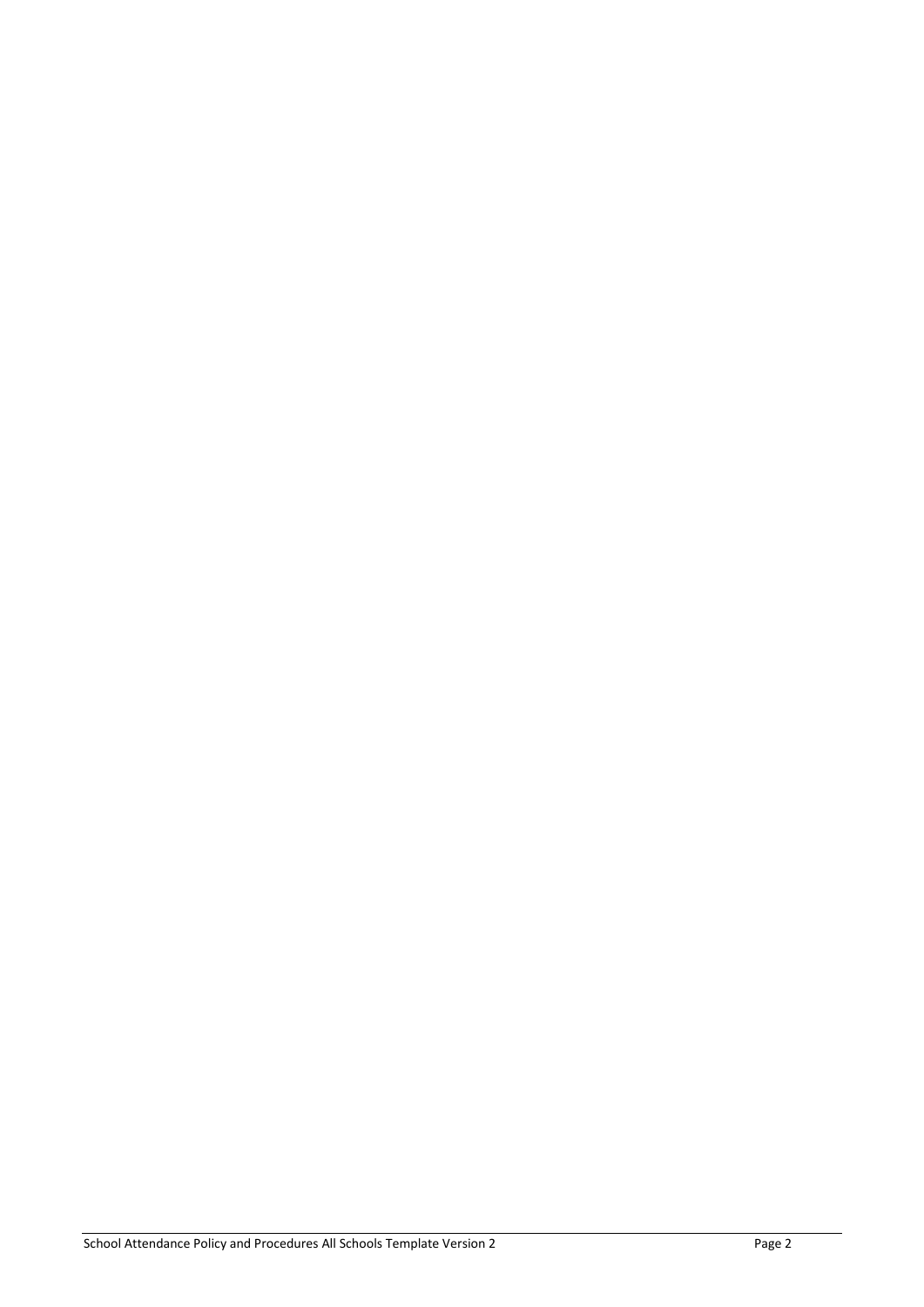## **LEGAL CONTEXT**

At St Joseph's Laurieton:

Parents are legally responsible for the regular attendance of their children at school (Section 22 Education Act 1990).

School staff, as part of their duty of care, are responsible for monitoring part or whole day absences and for ensuring that school attendance records are maintained according to the Diocesan Guidelines for the Management of Student Attendance in the Catholic Schools Office of Diocese of Lismore 2011 (Intranet/Policies/Student Attendance).

The school attendance register (roll) must reflect the highest professional standards.

#### **Definitions**

#### **Parent**

Includes a carer or other person having the care or custody of a child or young person

#### **Unexplained absence**

A student absence where a parent provides no reason for a student's non-attendance

#### **Truancy**

The absence of a student from school without the knowledge or permission of their parent or carer

#### **Parent condoned absence**

When a parent or carer causes a student to be absent from school without acceptable reason

#### **Explained/justified absence**

A parent has provided an explanation of the student's absence which has been accepted by the principal

#### **Explained/unjustified absence**

A parent has provided an explanation of the student's absence which has not been accepted by the principal

#### **Unexplained/unjustified absence**

A parent has not provided an explanation of the student's absence within seven days of the occurrence of the absence

#### **SCHOOL ATTENDANCE RECORDS**

School attendance records include:

- 1. The Register of Enrolments which is retained permanently
- 2. Notes and records of explanations for absences from parents. This advice is to be retained for seven years from the date of receipt
- 3. The Attendance Register (roll) which is retained for seven years

In a case where a student has an accident necessitating an accident report, all attendance records should be retained until the end of the year in which the student reaches the age of 25.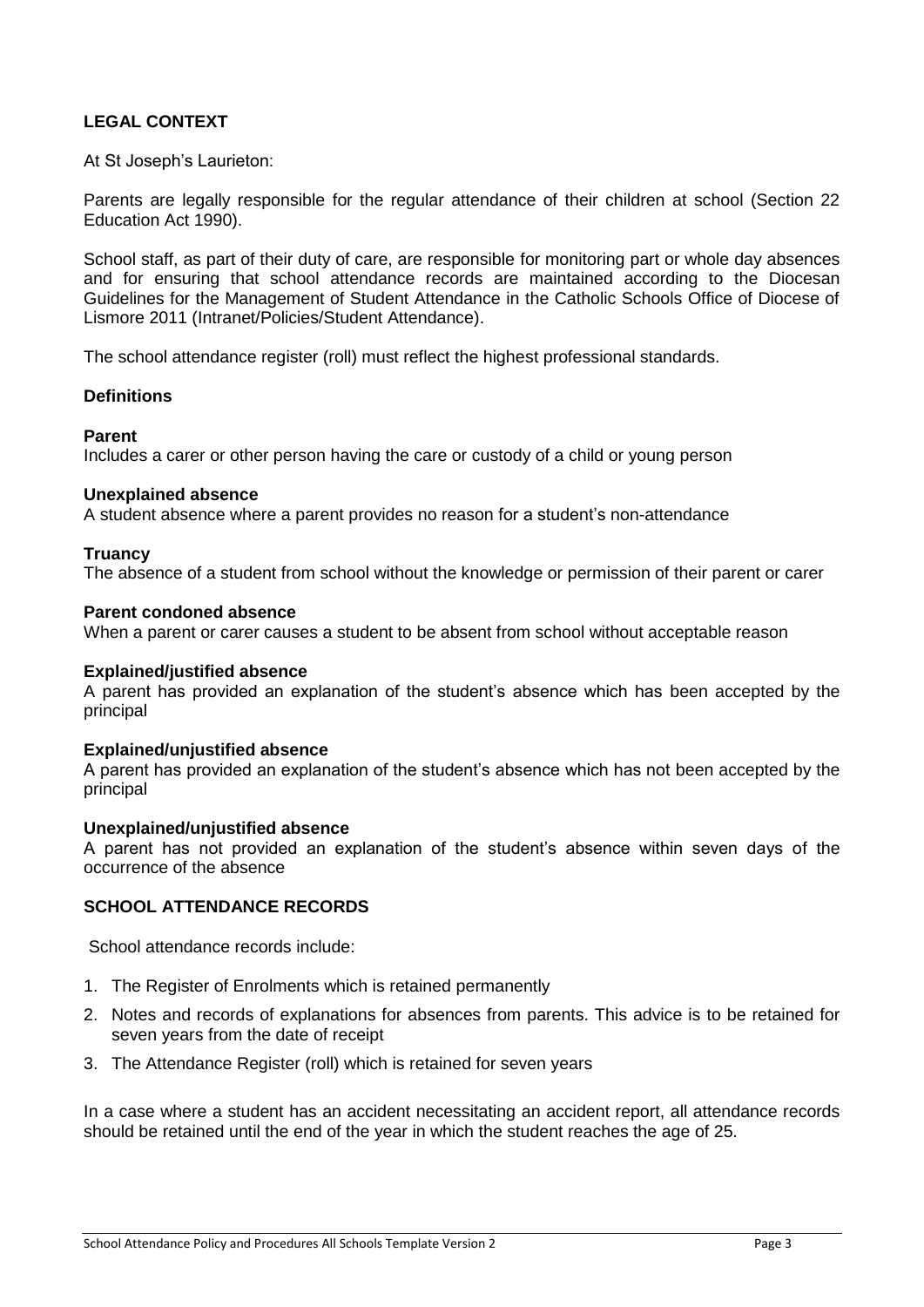The student's record file detailing the number of absences each year must be retained for seven years after the student has left. In the case of a student who has had an accident necessitating an accident report, the record file should be retained until the end of the year in which the student reaches the age of 25 years.

Records for Certificates of Exemption from Attendance and Enrolment must comply with requirements of Statement 11.4 in Section B - Exemptions from Attendance and Exemptions from Enrolment of the Diocesan Guidelines for the Management of Student Attendance. (Available at CSO website under Policies)

#### **RESPONSIBILITIES**

At St Joseph's Laurieton:

**Parents and Carers** are responsible for:

- 1. Ensuring their child is legally enrolled at the correct age
- 2. Ensuring that their child attends school regularly
- 3. Promptly explaining the absences of their child from school
- 4. Taking measures to resolve attendance issues involving their child

At St Joseph's Laurieton an immediate notification to the principal must occur if any school personnel becomes aware of a child who turns 6 in the second half of the year and is not enrolled in Kindergarten.

#### **The Principal will:**

- 1. Ensure this school policy provides clear information to students and parents regarding attendance requirements and the consequences of unsatisfactory attendance through newsletter items and in official school publications including the parent information handbook, prospectus and school website.
- 2. Implement procedures to address attendance issues in consultation with parents and teachers. Staff members at this school have a responsibility to notify the principal or [delegated staff member's name here] when an absence is recorded over 5 days consecutive days without prior notification from the parents.
- 3. Ensure attendance records are maintained in the Diocesan approved format and are an accurate record of the attendance of all students.
- 4. Endorse as accurate all class rolls at the following times in the school year end of term. This responsibility may be delegated to a senior staff member by the principal. At this school the delegated person is the Assistant Principal.
- 5. Inform the Director of Catholic Schools or the designated CSO consultant and if necessary the Board of Studies Inspector of any attendance problems and issues. This includes providing the appropriate people with regular information about students for whom chronic non-attendance or persistent truancy is an issue.
- 6. Grant sick leave to students whose absences are satisfactorily explained as being due to illness.
- 7. Grant an Exemption from School Attendance for periods totalling up to 50 days in a 12 month period for any one student or grant part-day exemptions from school for periods totalling up to 50 days in a 12 month period for any one student under certain conditions (family holiday for example). Staff are to inform parents that any time away from school will require an application to the principal. The following procedures apply at St Joseph's Laurieton when parents talk to a teacher and request absence from school for their child: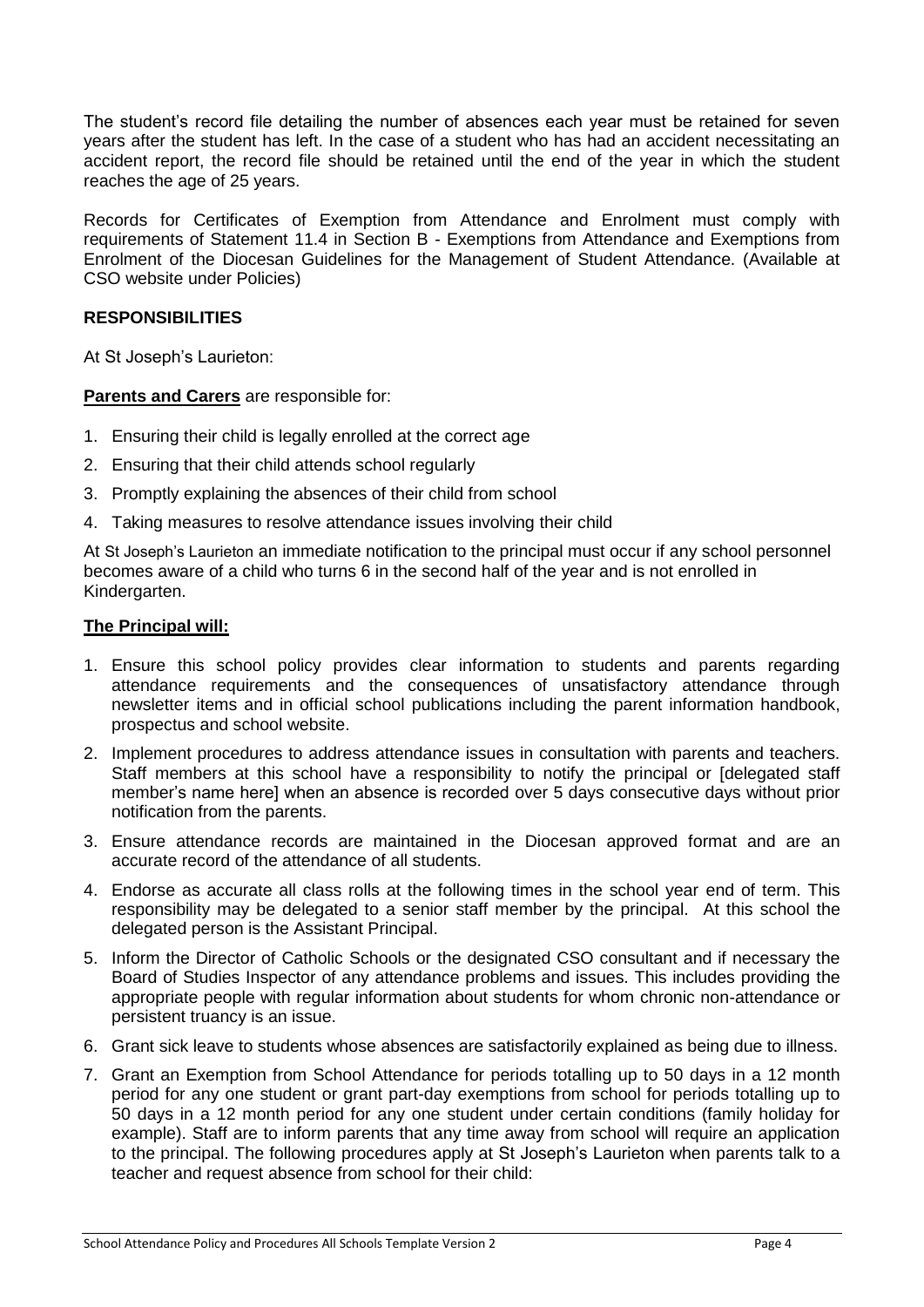- 7.1. Inform the parent that the request must be made in writing to the principal with all details so a decision can be made.
- 7.2. Inform the parent that the granting of the request is not automatic.
- 7.3. Advise the parent to make arrangements to secure an interview with the principal.
- 7.4. Inform the parent of the location of the required forms on the school website so they can prepare prior to the meeting.
- 8. Grant up to 15 days principal approved leave in the school year for students of compulsory school age who have provided an explanation of the absence which has been accepted by the principal. This may be due to:
	- 8.1. misadventure or unforseen event
	- 8.2. participation in special events not related to the school
	- 8.3. domestic necessity such as serious illness of an immediate family member
	- 8.4. attendance at funerals

.

- 8.5. recognised religious festivals or ceremonial occasions
- 9. Accept or decline as satisfactory an explanation for an absence. The parent will be advised in writing of the decision why the explanation has not been accepted. The Principal may also request a medical certificate when the absence is questionable, frequent or prolonged. Should teachers have information that relates to potentially declining a request for absence they must inform the principal as soon as possible.
- 10. Ensure that the principal or a senior member of staff brief new and casual staff on school attendance procedures and approved roll marking.

**Teachers** at St Joseph's Laurieton must:

- 1. Ensure that the class roll is accurate at all times.
- 2. Follow-up on student absences and provide written explanations to the school secretary who will record all absences using the Schoolworx program.
- 3. Ensure casual and relief teachers in their classes follow school procedures.
- 4. Contact parents regarding unexplained non-attendance within (1-5) days of the absence requesting a written or verbal explanation of the non-attendance.
- 5. If the parent explanation is verbal, note the reason, time the explanation was provided, sign the note and place with other absence notes as per the school policy.
- 6. Alert the principal when a student's pattern of attendance is of a concern (late to school, absent on regular days), or if no explanation is received from the parent/carer within [suggest 5] consecutive days.
- 7. Inform the principal if a student is of compulsory school age, and has been marked as 'absent' for a period exceeding 10 consecutive school days where the school is open for instruction, and there has been no communication with the school. In such circumstances the principal should contact the Catholic Schools Office Education Consultant for advice on further action. Prior to reporting the matter, all appropriate checks should be made. See Form D1 in the appendix.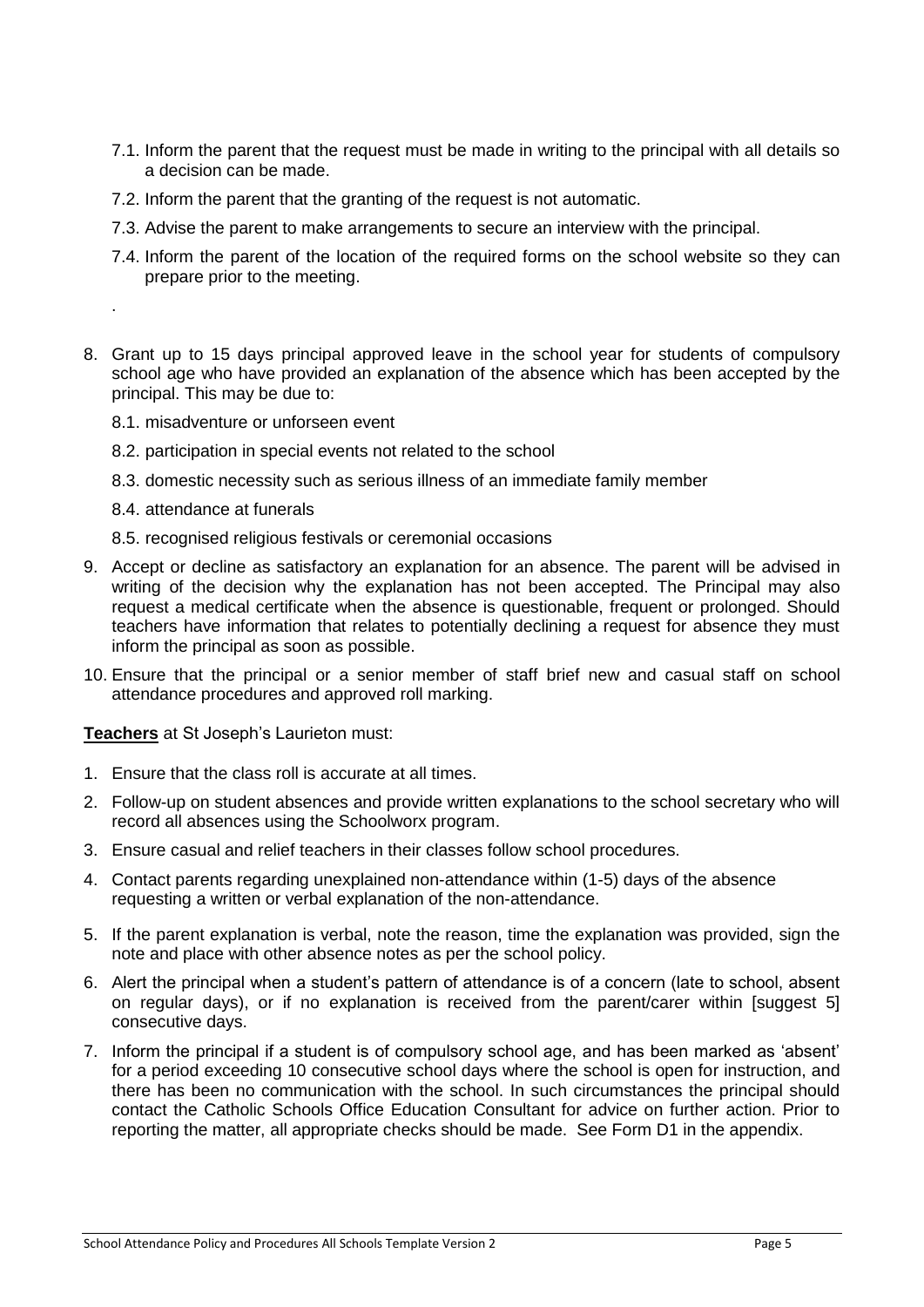- 8. Inform parents who raise the possibility of an absence from school that the parent and school must complete prescribed documentation and the matter needs to be discussed with the principal.
- 9. Follow school instructions on how attendance information is transferred to the student report card issued at the end of each semester. In this matter teachers are to:
	- 9.1. Record student absences on student record cards (located in the Principal's office) at the end of each term
- 10. Be familiar with the range of forms required by regularly accessing the Management of Student Attendance Policy on the CSO intranet site.

#### **Absence Notes/Records** at St Joseph's Laurieton

Absence notes must be collected and retained as part of the attendance record. Teachers are to follow the procedure below:

- 1. Insist on absence notes from each student when they are away. Persist with this request to develop a school wide culture.
- 2. Collect notes and send in the plastic envelope provided to the office daily. Ensure the family surname is clearly on the note along with a date.
- 3. At the end of the term the notes will be transferred to the student's file in the office.
- 4. Phone verification notes will be signed by the staff member who took the call and handed to the secretary (sample in appendix)
- 5. Parents are required to sign the register in the office for late arrivals or early departures. A child arriving late should present to the teacher a "Partial Absence" card to indicate they have been to the office to be signed in before coming to class. If leaving early the inter-school phone will be used to notify teachers that the child should come to the office. Precise times are recorded by the secretary in the notes column.
- 6. The school secretary will file all absence notes at the end of each term in the student file.

#### **Marking the Roll Book** (All schools)

The roll must reflect the highest professional standards. Teachers are to regard this as a professional responsibility and ensure that the roll is accurately and carefully recorded.

The *Education Act (1990)* (Section 24) requires that attendance registers (rolls) be maintained in a form approved by the Minister. The roll is marked in strict adherence to the method and codes in the appendix to this policy. If you are unsure of what code to use see the Assistant Principal before any entry is made in the schoolworx program

The roll is marked on all days on which the school is open for instruction, including school sports events, excursions and similar events.

The roll is marked early in the school day, as soon as possible on entering the classroom. You are asked to establish a class routine to ensure the pattern is known to the students.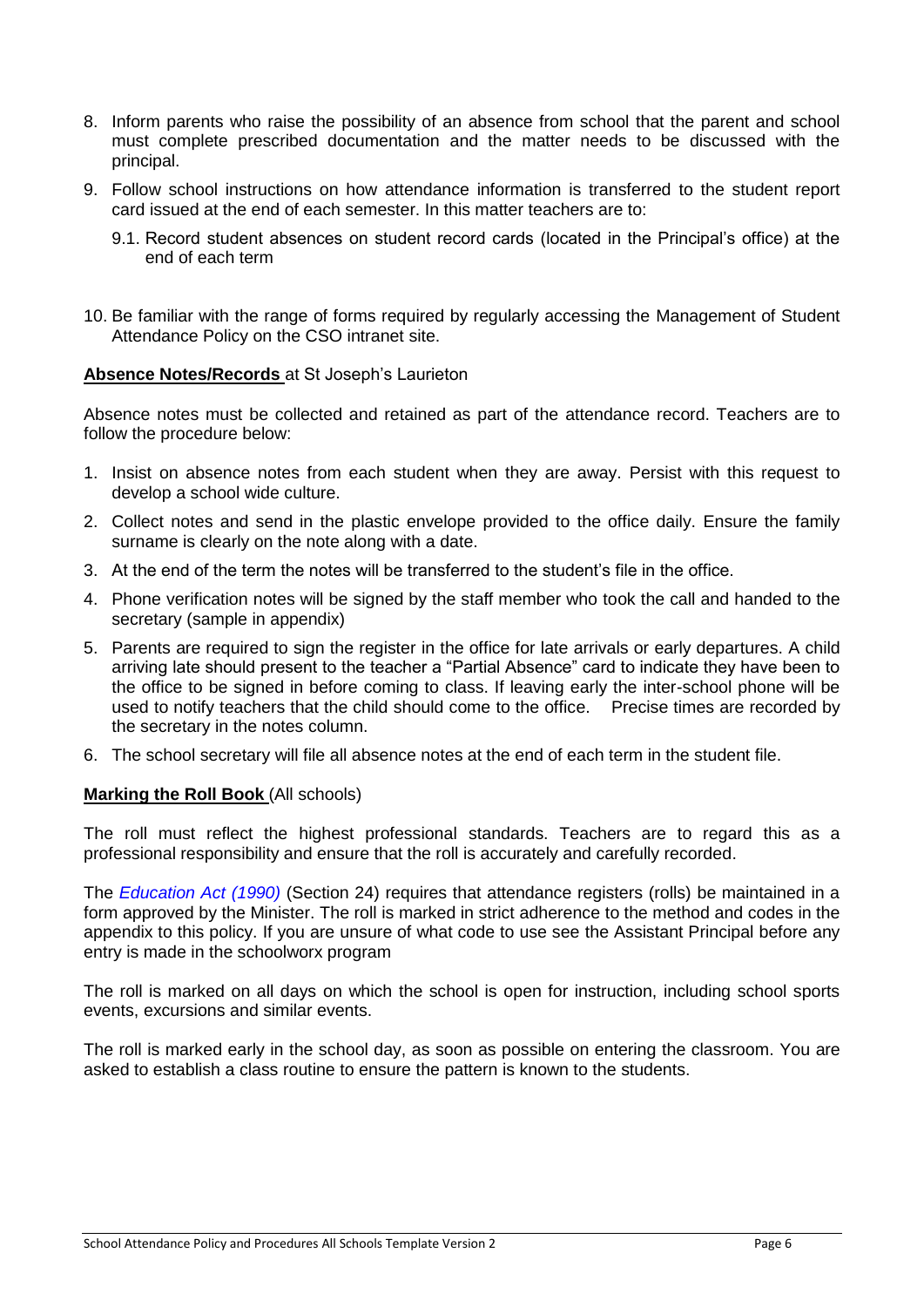### **Electronic marking at St Joseph's Laurieton**

A hard copy or PDF copy of the school roll is to be generated once a fortnight and at the end of the school term. The principal or Assistant Principal, will endorse by signature, name and date this hard or PDF copy, certifying its accuracy. The endorsed hard or PDF copy becomes the official record of attendance and will not be amended.

A hard or PDF copy of the electronic record of individual students will be generated at the end of each term and attached to the student record file. The school administration will determine when to generate the record.

In the case of late arrival or early departure, the precise times of arrival or departure must be recorded with the relevant attendance code.

Where an alteration is necessary a line is to be ruled through the existing hard or PDF copy entry and the correct entry made above. The electronic record must also be amended. The principal or endorsed delegate will initial any changes. *Note:* Alteration only applies to errors in roll marking.

#### **Checking and security of attendance registers (rolls**)

Class roll books prior to 2015 are stored in the Assistant Principal's office for security.

Roll books are not to be removed from the school premises unless the removal is warranted by exceptional circumstances such as a fire or flood. Teachers must not take attendance registers home. Should removal of the roll books from the school premises be required a directive will be issued by the principal.

#### **Endorsed outside of school activity**

Students absent on official school business for example class excursions, diocesan sport, small group excursions or work experience are marked absent using a small 'a'. The symbol 'B' is included above in these situations. Make a notation in the roll indicating the nature of the absence.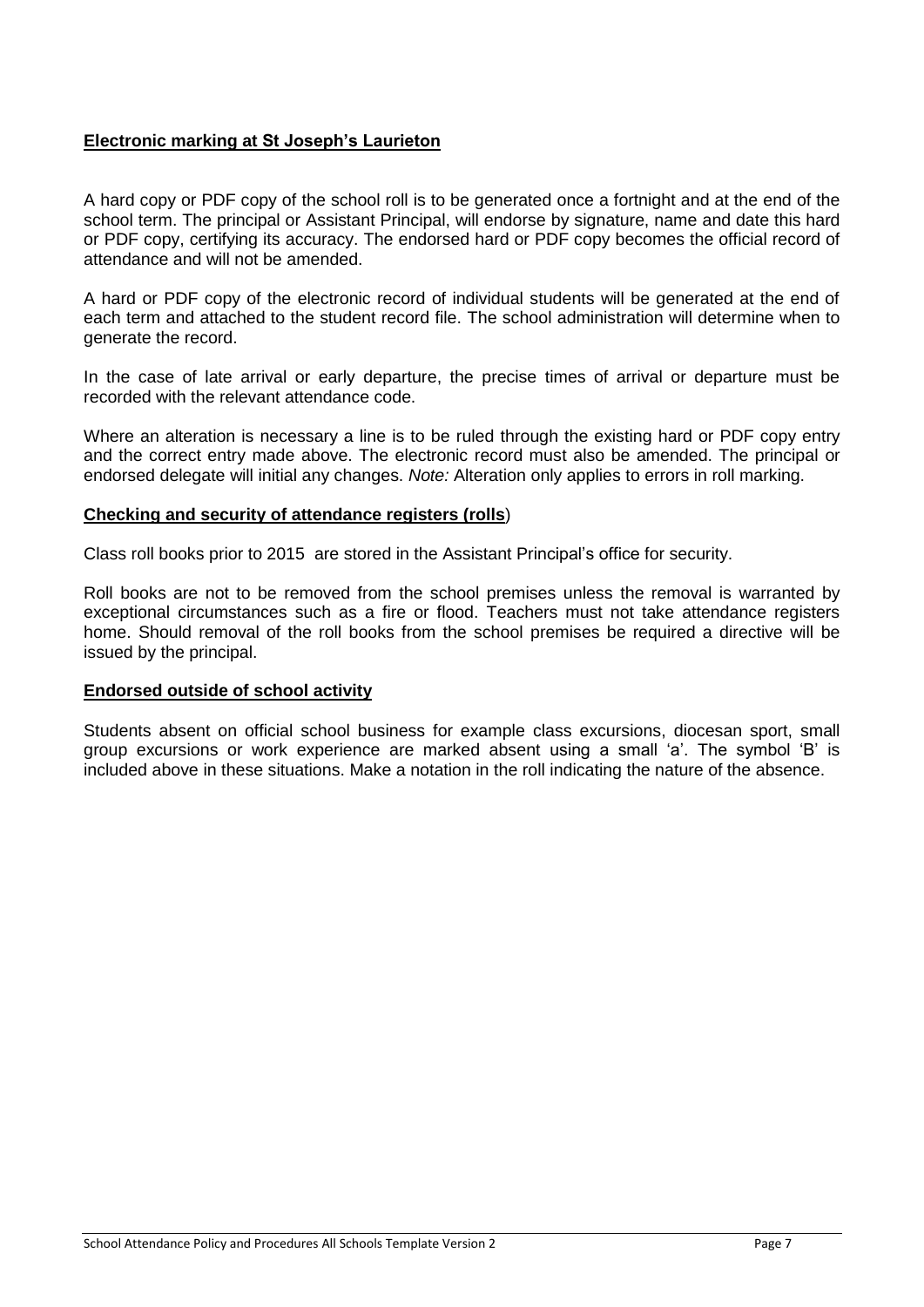### **Unendorsed educational activity in school hours**

Involvement in private lessons, such as ballet and music classes, conducted outside the school during school hours may not be conducive to the effective operation of the school or to the education of the student concerned. Students' involvement in extra-curricular activities will usually be limited to outside school hours.

Where attendance at a private lesson outside the school during school hours is of exceptional importance such as sitting examinations, the principal may use discretion in justifying the absence.

If parents withdraw their children from school for private lessons when permission to do so has been refused, an unjustified absence should be recorded and dealt with in the usual manner.

#### **Managing applications for extended leave (travel or holiday)**

From time to time parents/caregivers may approach the school to seek permission for their child to travel during school term for periods of time. From the beginning of 2015, family holidays and travel are no longer considered under the Exemption from School Procedures and therefore as a general rule principals should not approve leave for this purpose. Parents should be advised of this and if they choose to proceed, the absence should be recorded using the code 'A' (Unjustified Leave). Travel outside of vacation period is now counted as an absence for statistical purposes.

In exceptional circumstances parents may complete a Certificate of Extended Leave – Travel for consideration explaining why an absence for extended leave is in the best educational interest of the student. The principal may decline or accept this application. If accepted a Certificate of Exemption is issued by the delegated officer and the code 'M' is used.

Travel is considered to be domestic or international travel for the purpose of a family holiday, family business, bereavement or other reasons.

A Certificate of Extended Leave -Travel should not be issued where the principal is aware that the student has been the subject of a child protection report made to Family and Community Services and for whom unresolved issues concerning a risk of harm remain.

Principals should consult with parents about the intention of the travel and in the case of family holidays, encourage parents to take holidays with their child during school vacation periods.

Principals should ensure that parents/caregivers understand any implications on student academic progress as a result of the extended leave.

Principals should also ensure that parents/caregivers understand any implications on their child's academic year/class placement on their return from the extended leave.

Part 2, 4(b) of the NSW Education Act (1990) states that the education of a child is primarily the responsibility of the child's parents. Therefore, it should not be an expectation of parents/caregivers that the school provide work for the student during the time of the extended leave.

Where the permission sought is for less than 10 days, and the principal accepts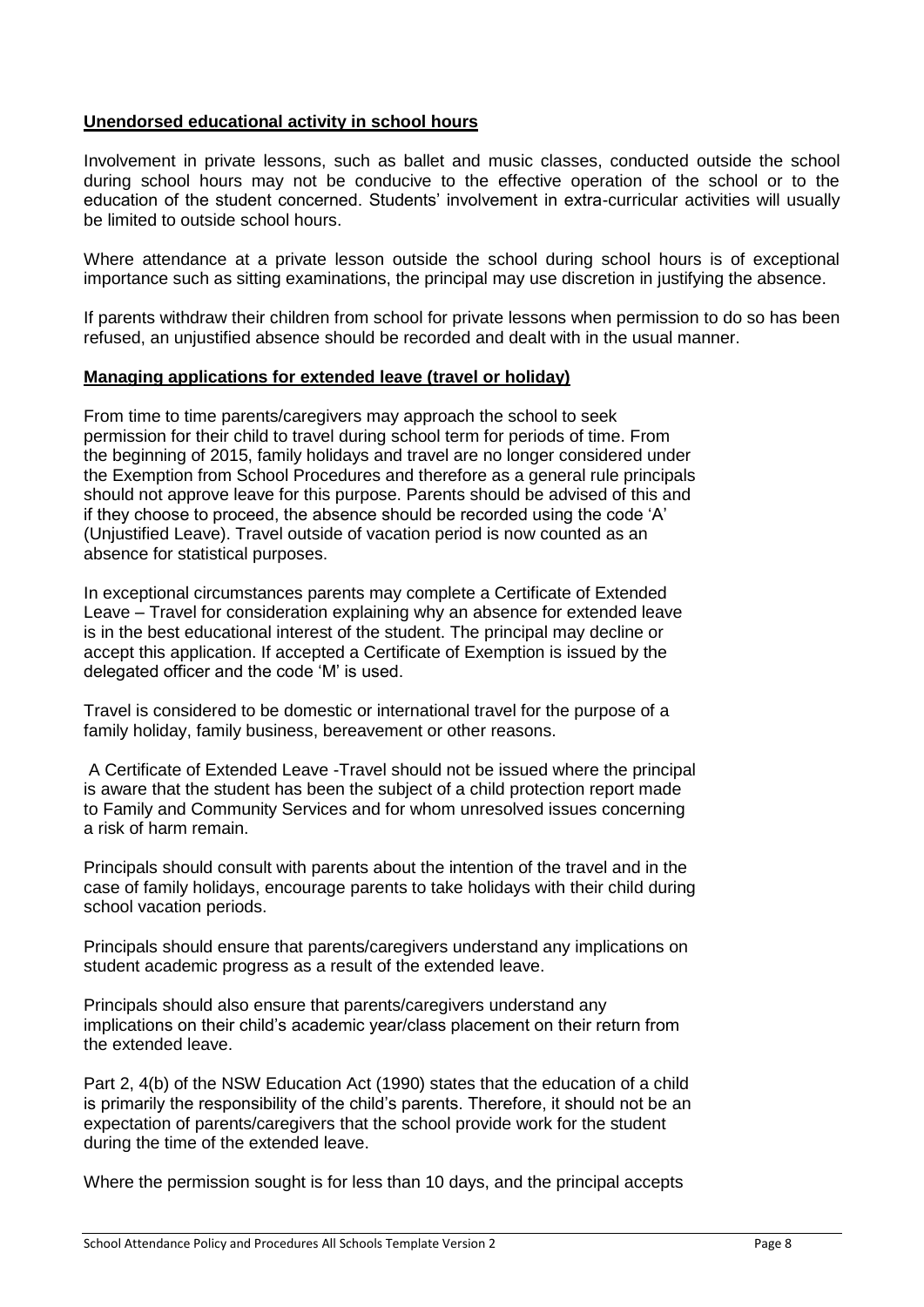the reason provided for the absence, the principal can record the code 'L' in the attendance register/roll.

Where the permission sought is for 10 or more days, and the principal accepts the reason provided for the absence, the principal can also record the code 'L' in the attendance register/roll but must also ask parents to complete the Application for Extended Leave – Travel (Form A1). In completing the application, parents/caregivers must specify the reason for the application for extended leave. The principal informs the parent that if the application is accepted, the absences will be recorded as 'L' – leave. Special conditions may be associated with the certificate.

Examples of special conditions for lengthy leave may include (but not limited to): completion of set tasks, loss of marks due to missed assessments, alternative assessments, assessment of the student to ascertain which grade to return to etc. These should be discussed with the parent prior to issuing the certificate.

Principals should request copies of travel documentation, such as itinerary or e-ticket and ensure this is attached to the application.

Principals should ensure that parents are assisted with the completion of the application and provide a translation service if required.

#### **Students who are suspended from school (out of school suspension) in accordance with Diocesan Policy**

The appropriate Attendance Register Code symbol for suspension ('E') is to be used to denote the absences of students whilst on suspension out of school. This symbol is to be used only for the duration of the suspension and must not be applied to students who fail to return to school following the suspension period. In such cases, the student's absence will be unjustified and recorded accordingly. (See Attendance Register Code 'A' at Appendix A:10.2).

The absences of students who are suspended are counted as absences for statistical purposes.

'In School' suspensions are to be treated differently in the roll. Students are not to be marked absent as they are at school. A notation regarding the suspension is to be made in the comments section of the roll.

#### **Students leaving the school**

The school office needs to be informed of any student departure date with all known details including the parents' forwarding address and the name and address of the new school provided. The School Enrolment register will be completed in full. If the student leaves without notifying the school or without giving appropriate forwarding details the school must make every effort to discover the new school and whether the student has actually enrolled at the school.

This could include requesting information from friends or other family of the student, phoning the parents or phoning the new school. Before any information is divulged by the school, the identity of the caller will be verified. Should the whereabouts of the family remain unknown after these inquiries then the DEC Home/School Liaison officer will be contacted. The CSO Education Consultant will advise.

#### **Natural Disaster**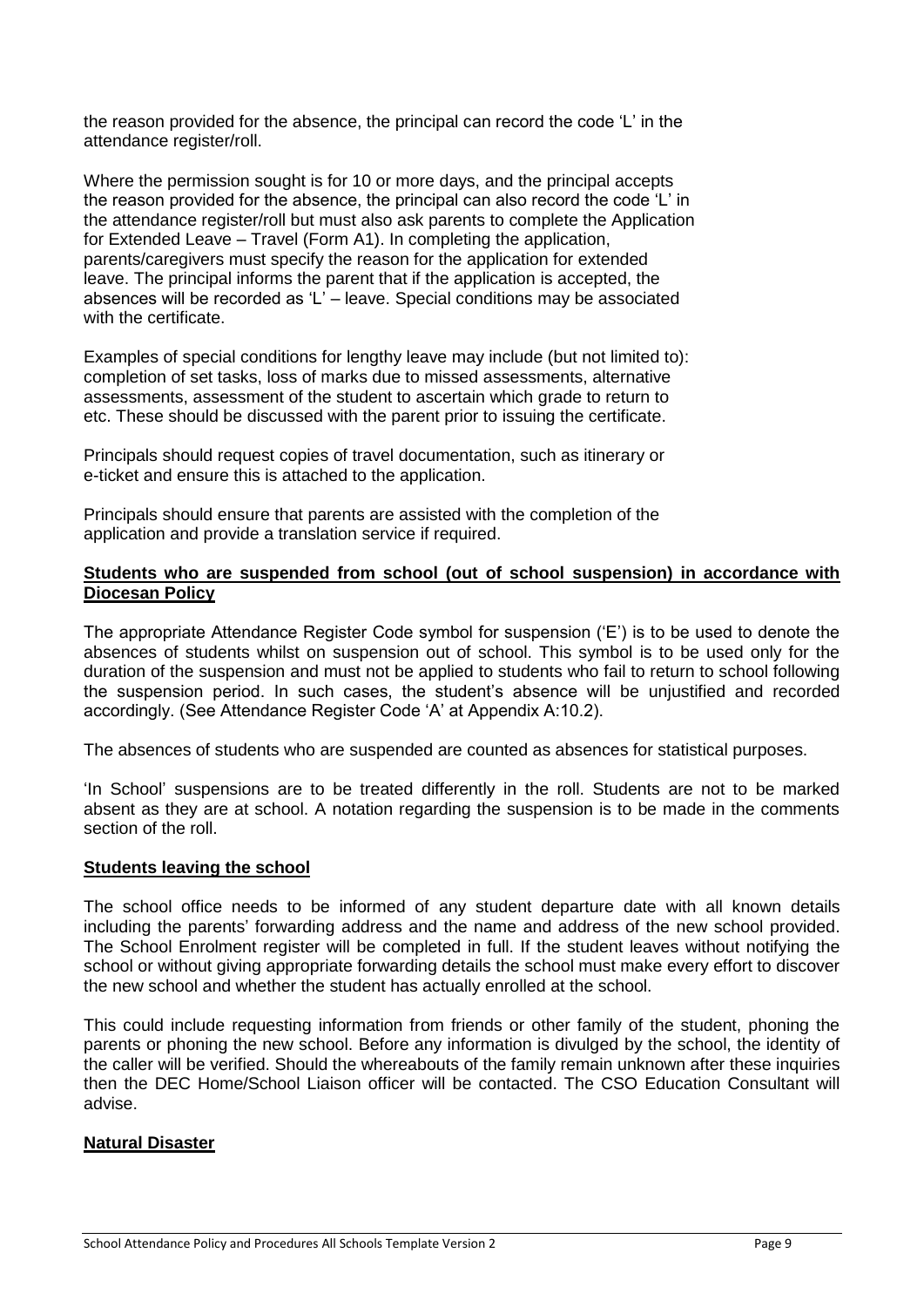If school attendance due to a natural disaster is highly problematic and the school is effectively closed then a special circumstance register is commenced. Teachers should rule a broken line through that day's column and the notation 'Roll not marked - see special circumstance register' recorded within. Absences on these days are not to be recorded or counted as absences for statistical purposes.

The school will provide teachers with a Special Circumstance Register. Place this in the roll book. The Register should:

- 1. specify the dates and times of the variation
- 2. indicate the reason for the variation
- 3. list students attending on that day
- 4. be signed by the teacher maintaining the register
- 5. be permanently attached to attendance registers (rolls)

#### **Students attending specialist educational centres**

This is not common but needs to be carefully recorded when it occurs. See the CSO policy for advice. Section 4.4.6

#### **Students Exempted from School Attendance**

The principal can exempt students from attending school under certain circumstances. A special form is required before exemption can be granted (see CSO policy Form B1). The appropriate symbol for exemption is to be used when the absences are the result of students being exempted from attending school (see Attendance Register Code 'M'). This symbol is to is be used only for the duration of the exemption and must not be applied to students who fail to return to school following the exemption period. Teachers are to be aware that different procedures apply for absences 50 days and under and absences of 51 days or more. The absences of students who have been exempted from school are not counted as absences for statistical purposes.

#### **Students involved in Elite Sports or the Entertainment Industry (51 days and over)**

Teachers are advised that there are special conditions applying in both circumstances where the event is over 51 days and should parents request leave for their child's participation in these types of events please refer the matter directly to the principal. The CSO web site has the forms required for these circumstances.

If participation in the event is for 50 days or less, the principal will make a determination, following the parents Application for Exemption for Attendance.

#### **Overseas Exchange Students**

Students involved in approved overseas exchange programs for periods up to 12 months are to remain on the roll. They are not to be marked absent for the duration of the exchange. A note is to be placed in the attendance register indicating the nature, duration and any other detail of the exchange. For statistical purposes they are to be considered present.

#### **Sport Rolls (Secondary issue)**

Specific sports rolls must be marked at the beginning and conclusion of each sports session. Attendance information contained on sports rolls must be transferred to the attendance register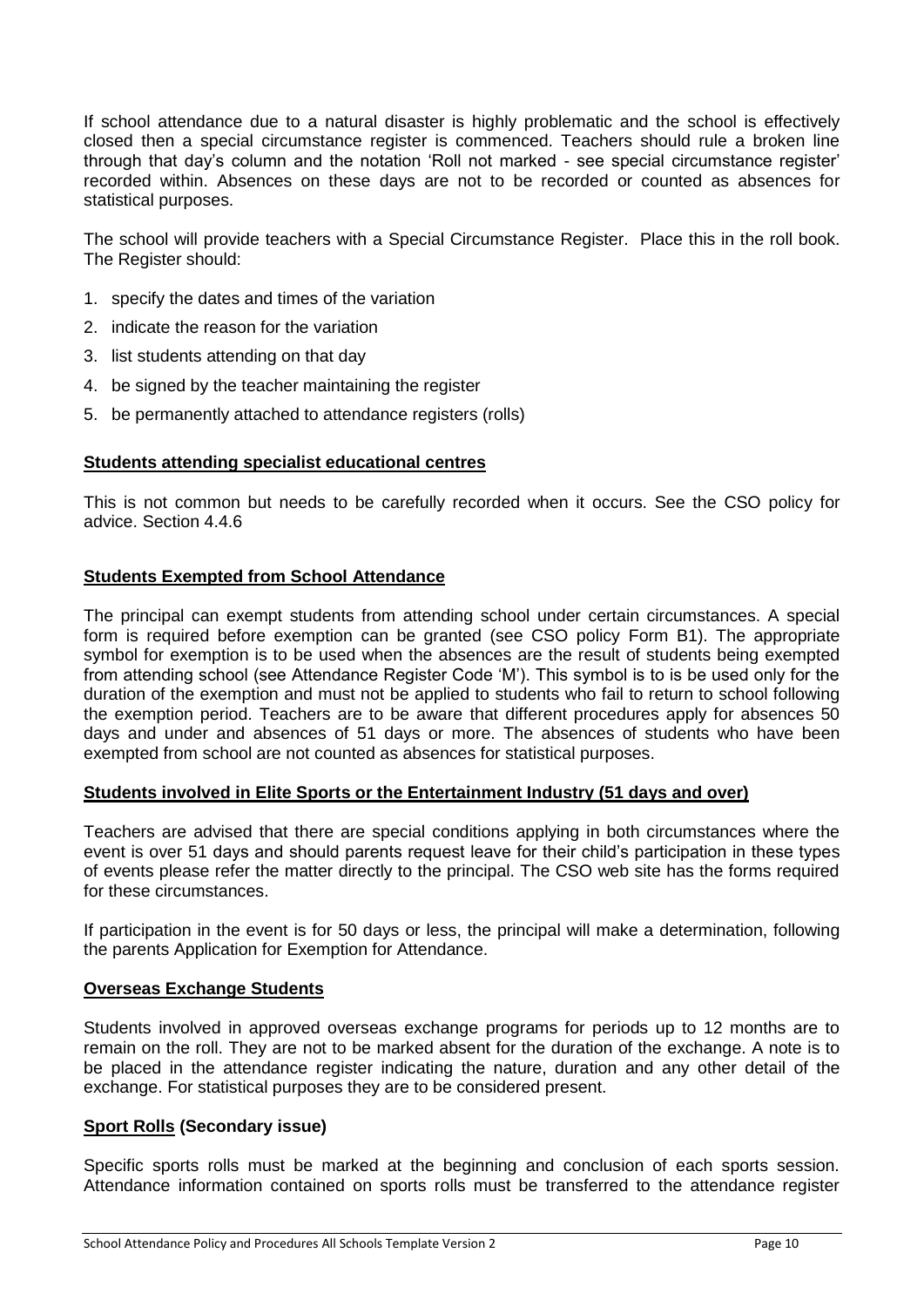(roll). Absentees must be followed up promptly to ensure that the school's procedures for managing non-attendance are implemented. Students found to be absent from sport and who have not been marked absent from school shall be notified to the Assistant Principal immediately.

#### **Students representing the school in sporting events**

Students representing the region, diocese or state in sporting events will be marked as absent on any day they away from the official roll marking period. Code **aB** shall be applied and will not count as an official absence for record keeping purposes. Students representing the school in sporting events shall be marked in the same way that other school excursions are recorded.

### **Students who are placed into juvenile justice, behaviour school or hospital schools**

This will be recorded in the same manner as per students attending other educational settings. These times will not be counted as official absences for record keeping purposes. Mark **aH**.

### **Procedures when attendance is an issue**

The school takes its attendance responsibilities seriously and will support parents with their son or daughter's attendance issues. While parents will be reminded of their legal obligations under the **Education Act (1990)** the welfare of the student must be the focus of this consultation.

We believe that the most effective means of restoring and maintaining regular school attendance includes sound attendance monitoring practices and regular follow-up of unexplained absences by contacting parents promptly. Early telephone contact with parents is one means of achieving this.

Resolution of student attendance difficulties will require a range of additional school based strategies including:

- 1. Student and parent interviews
- 2. A review of the appropriateness of the student's educational program
- 3. The development of a school-based attendance improvement plan
- 4. A referral to the school counsellor or outside agency
- 5. Further support from school based personnel

If a range of school based interventions has been unsuccessful, support will be requested by referring individual cases of unsatisfactory attendance to the Catholic Schools Office in the first instance, which then advises the Catholic Education Commission, NSW. The CEC, NSW manages the process of informing NSW DEC. Police Officers are authorised to act as attendance officers under Section 122 of the Education Act (1990).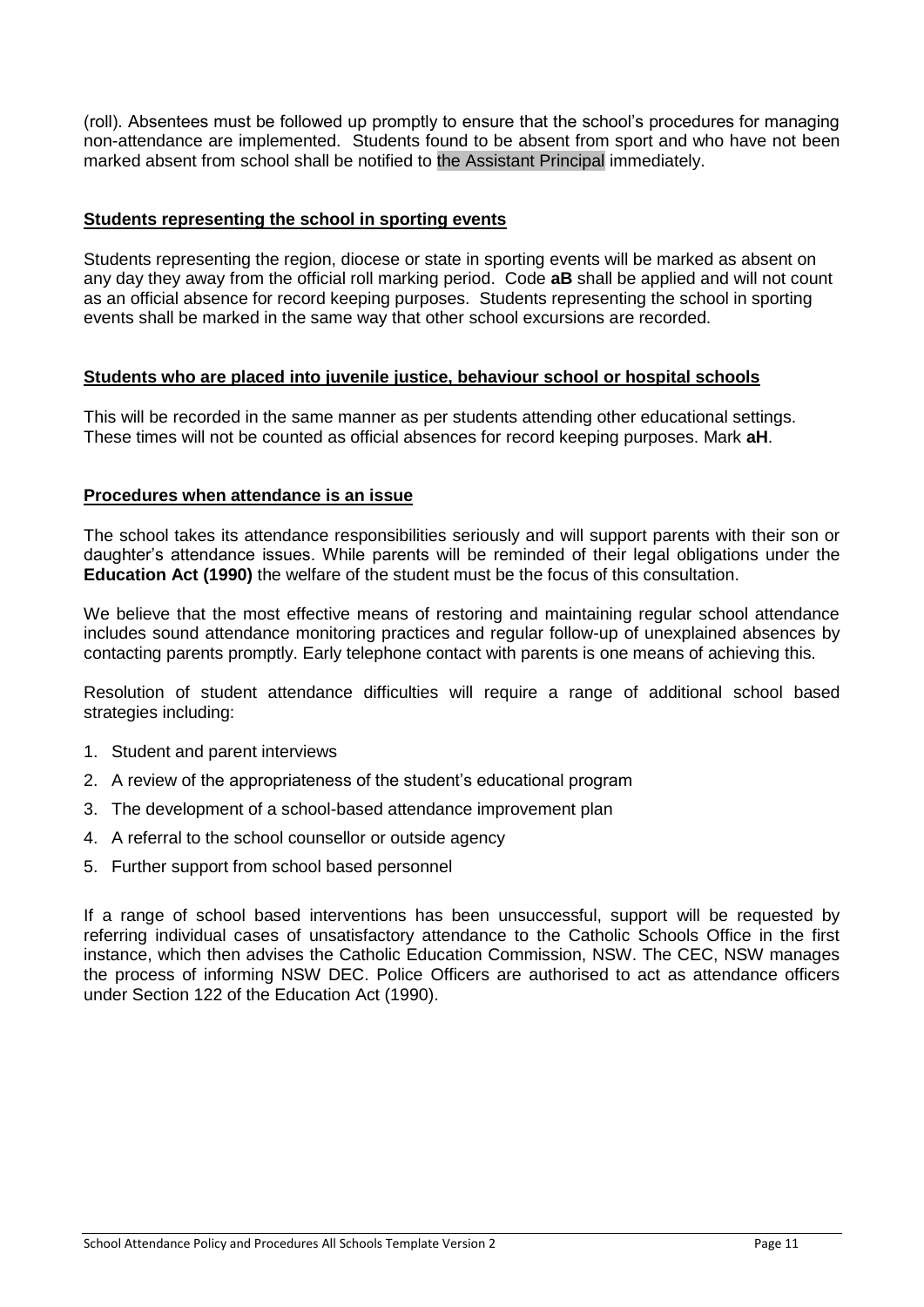# **APPENDICES and RESOURCES**

- Appendix 1: Attendance Register Codes
- Appendix D: Application for Extended Leave Travel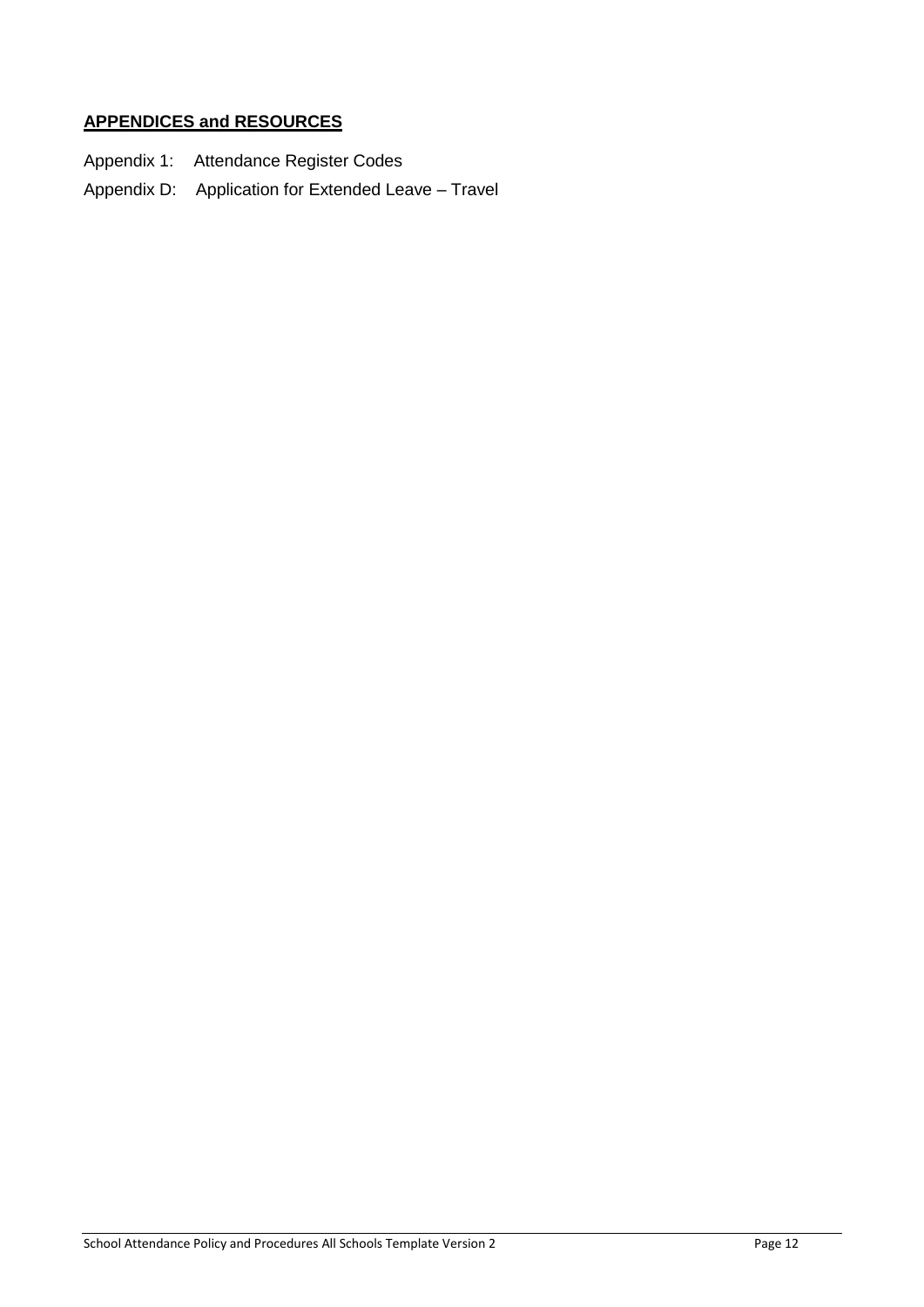# *Appendix 1*

# **Attendance Register Codes**

| The symbol X is to be used for the first and last day that the student attended for each term.<br><b>Note</b>                                |                                                                                                                                                                                                                                                                                                                                                                                                                                                                                                                                                                                                                                                                                                       |  |  |  |
|----------------------------------------------------------------------------------------------------------------------------------------------|-------------------------------------------------------------------------------------------------------------------------------------------------------------------------------------------------------------------------------------------------------------------------------------------------------------------------------------------------------------------------------------------------------------------------------------------------------------------------------------------------------------------------------------------------------------------------------------------------------------------------------------------------------------------------------------------------------|--|--|--|
| Symbols to be used where students are absent from school                                                                                     |                                                                                                                                                                                                                                                                                                                                                                                                                                                                                                                                                                                                                                                                                                       |  |  |  |
| Symbol                                                                                                                                       | <b>Meaning</b>                                                                                                                                                                                                                                                                                                                                                                                                                                                                                                                                                                                                                                                                                        |  |  |  |
| a                                                                                                                                            | The student was absent on that day.                                                                                                                                                                                                                                                                                                                                                                                                                                                                                                                                                                                                                                                                   |  |  |  |
| Pa                                                                                                                                           | The student was late or was absent for part of a day. The time of arrival or departure must be<br>recorded.                                                                                                                                                                                                                                                                                                                                                                                                                                                                                                                                                                                           |  |  |  |
| Symbols to be used for explanation of student absence.<br>Note following symbols should be recorded above the a or Pa symbol as appropriate. |                                                                                                                                                                                                                                                                                                                                                                                                                                                                                                                                                                                                                                                                                                       |  |  |  |
| Symbol                                                                                                                                       | <b>Meaning</b>                                                                                                                                                                                                                                                                                                                                                                                                                                                                                                                                                                                                                                                                                        |  |  |  |
| A                                                                                                                                            | The student's absence is unexplained or unjustified. This symbol must be used if no notice has been<br>provided by parents within seven days of the occurrence of the absence.                                                                                                                                                                                                                                                                                                                                                                                                                                                                                                                        |  |  |  |
| B                                                                                                                                            | The student is absent from the school on official school business. This symbol is recorded where the<br>principal approves the student leaving the school site to undertake:<br>work experience<br>$\overline{\phantom{a}}$<br>school sport (regional and state carnivals)<br>school excursions.                                                                                                                                                                                                                                                                                                                                                                                                      |  |  |  |
| E                                                                                                                                            | The student was suspended from school.                                                                                                                                                                                                                                                                                                                                                                                                                                                                                                                                                                                                                                                                |  |  |  |
| F                                                                                                                                            | Year 11 or 12 student participating in flexible timetable not present because they are not required<br>to be at school;<br>or<br>Student who has completed Year 10 but is below the age of 17 years participating in:<br>- approved education or training, or<br>if the child is of or above the age of 15 years-paid work or a combination of approved<br>education or training and paid work.                                                                                                                                                                                                                                                                                                       |  |  |  |
| н                                                                                                                                            | The student is attending two or more education settings for a period of time (shared enrolment).<br>This symbol is recorded where a student accesses a specialist educational setting on a sessional or<br>full-time basis in line with Diocesan Policy. The symbol is recorded where a student accesses<br>education settings separate to their mainstream school, such as:<br>tutorial centre and programs<br>behaviour schools<br>juvenile justice<br>hospital schools.                                                                                                                                                                                                                            |  |  |  |
| L                                                                                                                                            | Principals (2.2.7) may record up to 15 days in a school year for students of compulsory school age<br>who have provided an explanation of the absence which has been accepted by the principal.<br>Additional days for students not of compulsory school age may be recorded at the principal's<br>discretion. This symbol is recorded where a student's absence is due to reasons accepted by the<br>principal. This may be due to:<br>misadventure or unforseen event<br>participation in special events not related to the school<br>domestic necessity such as serious illness of an immediate family member<br>attendance at funerals<br>recognised religious festivals or ceremonial occasions. |  |  |  |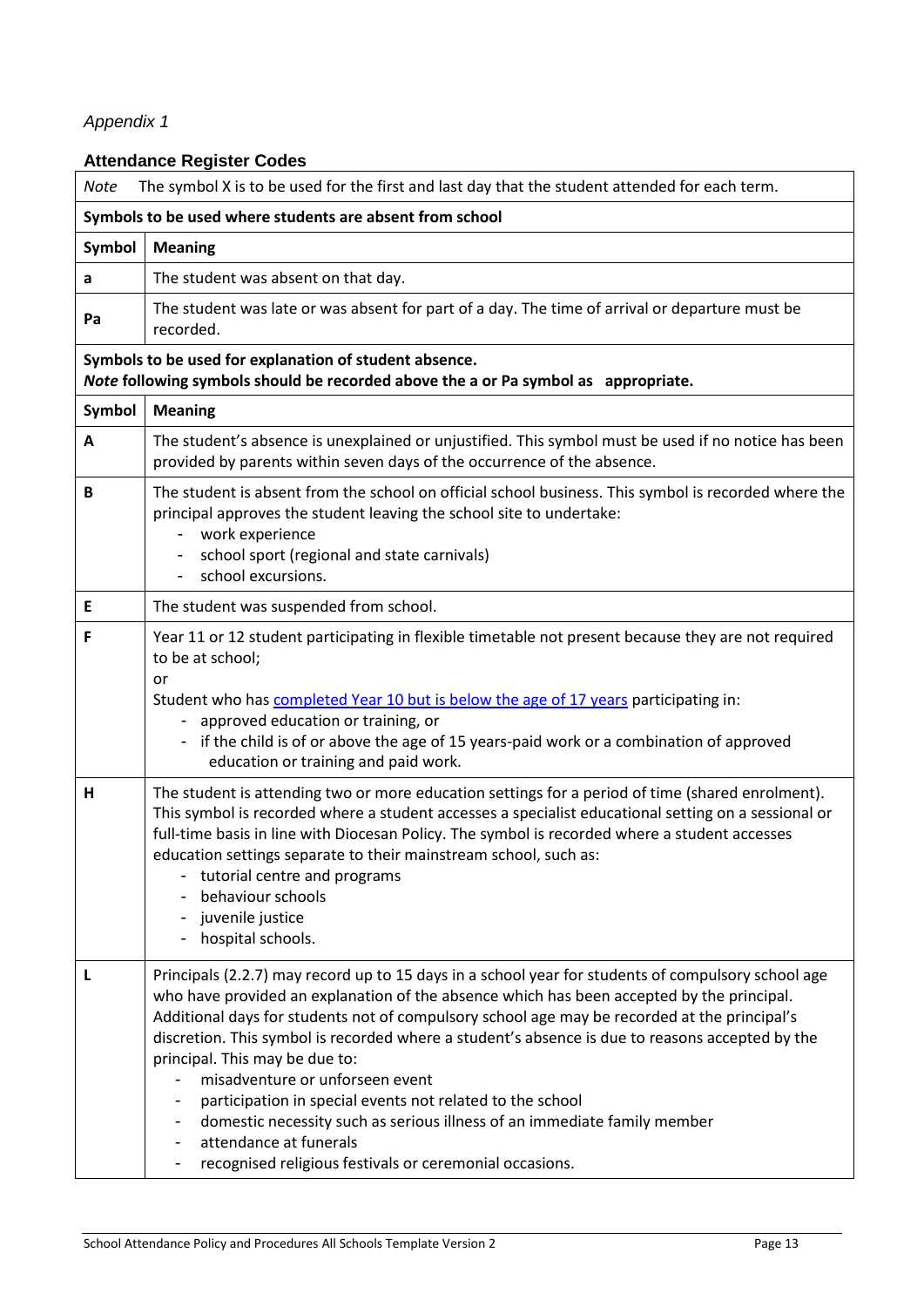| M | The student was exempted from attending school. (See Section $B -$ Exemptions from Attendance<br>and Exemptions from Enrolment)                                                                                                                                                                                                                                                                    |  |  |  |
|---|----------------------------------------------------------------------------------------------------------------------------------------------------------------------------------------------------------------------------------------------------------------------------------------------------------------------------------------------------------------------------------------------------|--|--|--|
| S | The student's absence is due to sickness or as the result of a medical appointment. In these cases:<br>- a medical certificate is provided or<br>- the absence was due to sickness and the principal accepts this explanation. Principals may<br>request a medical certificate in addition to explanations if the explanation is doubted or the<br>duration of the absence is more than four days. |  |  |  |